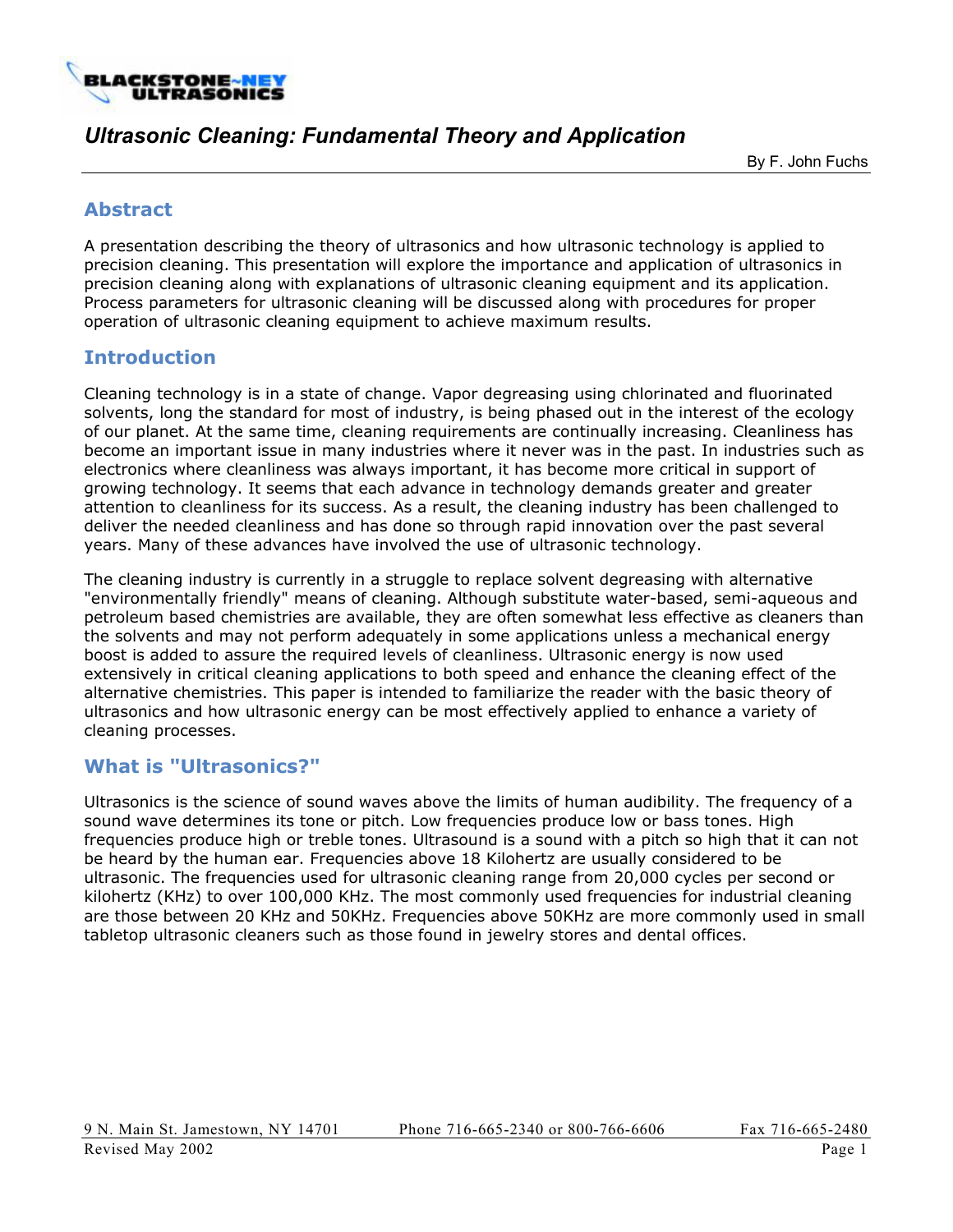# **The Theory of Sound Waves**

In order to understand the mechanics of ultrasonics, it is necessary to first have a basic understanding of sound waves, how they are generated and how they travel through a conducting medium. The dictionary defines sound as the transmission of vibration through an elastic medium which may be a solid, liquid, or a gas. Sound Wave Generation - A sound wave is produced when a solitary or repeating displacement is generated in a sound conducting medium, such as by a "shock" event or "vibratory" movement. The displacement of air by the cone of a radio speaker is a good example of "vibratory" sound waves generated by mechanical movement. As the speaker cone moves back and forth, the air in front of the cone is alternately compressed and rarefied to produce sound waves, which travel through the air until they are finally dissipated. We are probably most familiar with sound waves generated by alternating mechanical motion. There are also sound waves which are created by a single "shock" event. An example is thunder which is generated as air instantaneously changes volume as a result of an electrical discharge (lightning). Another example of a shock event might be the sound created as a wooden board falls with its face against a cement floor. Shock events are sources of a single compression wave which radiates from the source.



#### **The Nature of Sound Waves**



The diagram above uses the coils of a spring similar to a Slinky toy to represent individual molecules of a sound conducting medium. The molecules in the medium are influenced by adjacent molecules in much the same way that the coils of the spring influence one another. The source of the sound in the model is at the left. The compression generated by the sound source as it moves propagates down the length of the spring as each adjacent coil of the spring pushes against its neighbor. It is important to note that, although the wave travels from one end of the spring to the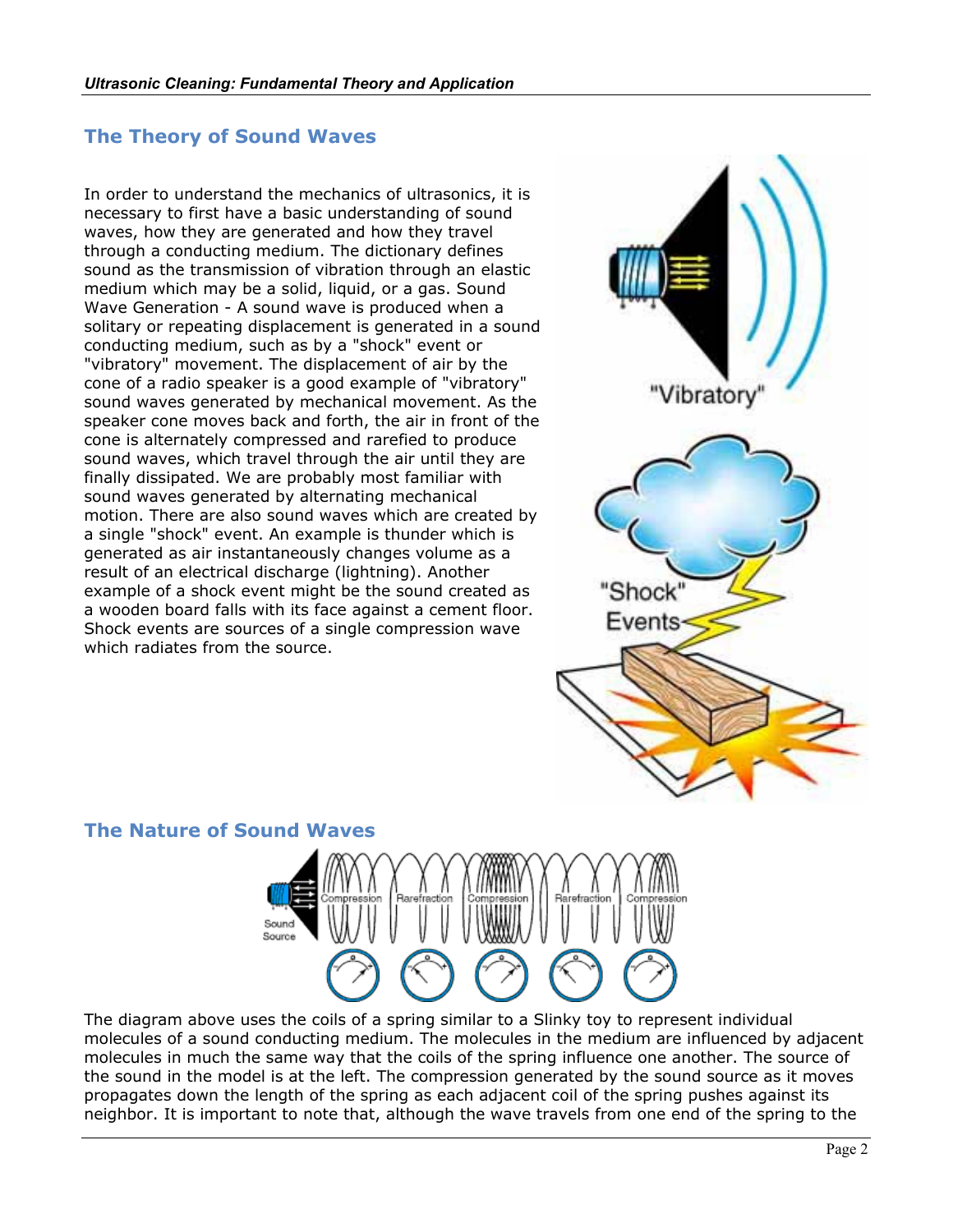other, the individual coils remain in their same relative positions, being displaced first one way and then the other as the sound wave passes. As a result, each coil is first part of a compression as it is pushed toward the next coil and then part of a rarefaction as it recedes from the adjacent coil. In much the same way, any point in a sound conducting medium is alternately subjected to compression and then rarefaction. At a point in the area of a compression, the pressure in the medium is positive. At a point in the area of a rarefaction, the pressure in the medium is negative.

#### **Cavitation and Implosion**



In elastic media such as air and most solids, there is a continuous transition as a sound wave is transmitted. In non-elastic media such as water and most liquids, there is continuous transition as long as the amplitude or "loudness" of the sound is relatively low. As amplitude is increased, however, the magnitude of the negative pressure in the areas of rarefaction eventually becomes sufficient to cause the liquid to fracture because of the negative pressure, causing a phenomenon known as cavitation. Cavitation "bubbles" are created at sites of rarefaction as the liquid fractures or tears because of the negative pressure of the sound wave in the liquid. As the wave fronts pass, the cavitation "bubbles" oscillate under the influence of positive pressure, eventually growing to an unstable size. Finally, the violent collapse of the cavitation "bubbles" results in implosions, which cause shock waves to be radiated from the sites of the collapse. The collapse and implosion of myriad cavitation "bubbles" throughout an ultrasonically activated liquid result in the effect commonly associated

with ultrasonics. It has been calculated that temperatures in excess of 10,000°F and pressures in excess of 10,000 PSI are generated at the implosion sites of cavitation bubbles.

### **Benefits of Ultrasonics in the Cleaning and Rinsing Processes**

Cleaning in most instances requires that a contaminant be dissolved (as in the case of a soluble soil), displaced (as in the case of a non-soluble soil) or both dissolved and displaced (as in the case of insoluble particles being held by a soluble binder such as oil or grease). The mechanical effect of ultrasonic energy can be helpful in both speeding dissolution and displacing particles. Just as it is beneficial in cleaning, ultrasonics is also beneficial in the rinsing process. Residual cleaning chemicals are removed quickly and completely by ultrasonic rinsing.

In removing a contaminant by dissolution, it is necessary for the solvent to come into contact with and dissolve the contaminant. The cleaning activity takes place only at the interface between the cleaning chemistry and the contaminant. (Figure 1)

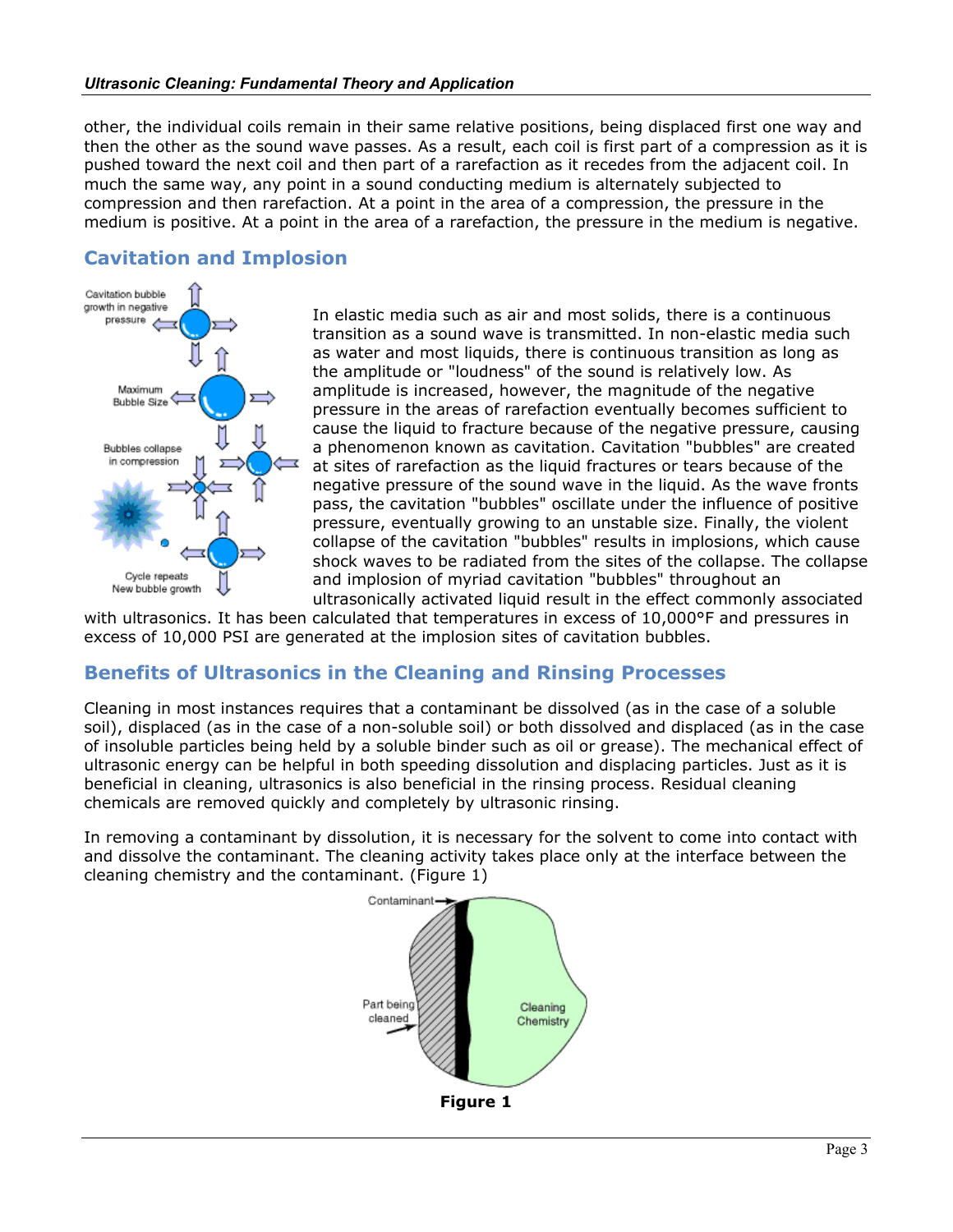As the cleaning chemistry dissolves the contaminant, a saturated layer develops at the interface between the fresh cleaning chemistry and the contaminant. Once this has happened, cleaning action stops as the saturated chemistry can no longer attack the contaminant. Fresh chemistry cannot reach the contaminant. (Figure 2)



Ultrasonic cavitation and implosion effectively displace the saturated layer to allow fresh chemistry to come into contact with the contaminant remaining to be removed. This is especially beneficial when irregular surfaces or internal passageways are to be cleaned. (Figure 3)



# **Ultrasonics Speeds Cleaning by Dissolution**

Some contaminants are comprised of insoluble particles loosely attached and held in place by ionic or cohesive forces. These particles need only be displaced sufficiently to break the attractive forces to be removed. (Figure 4)

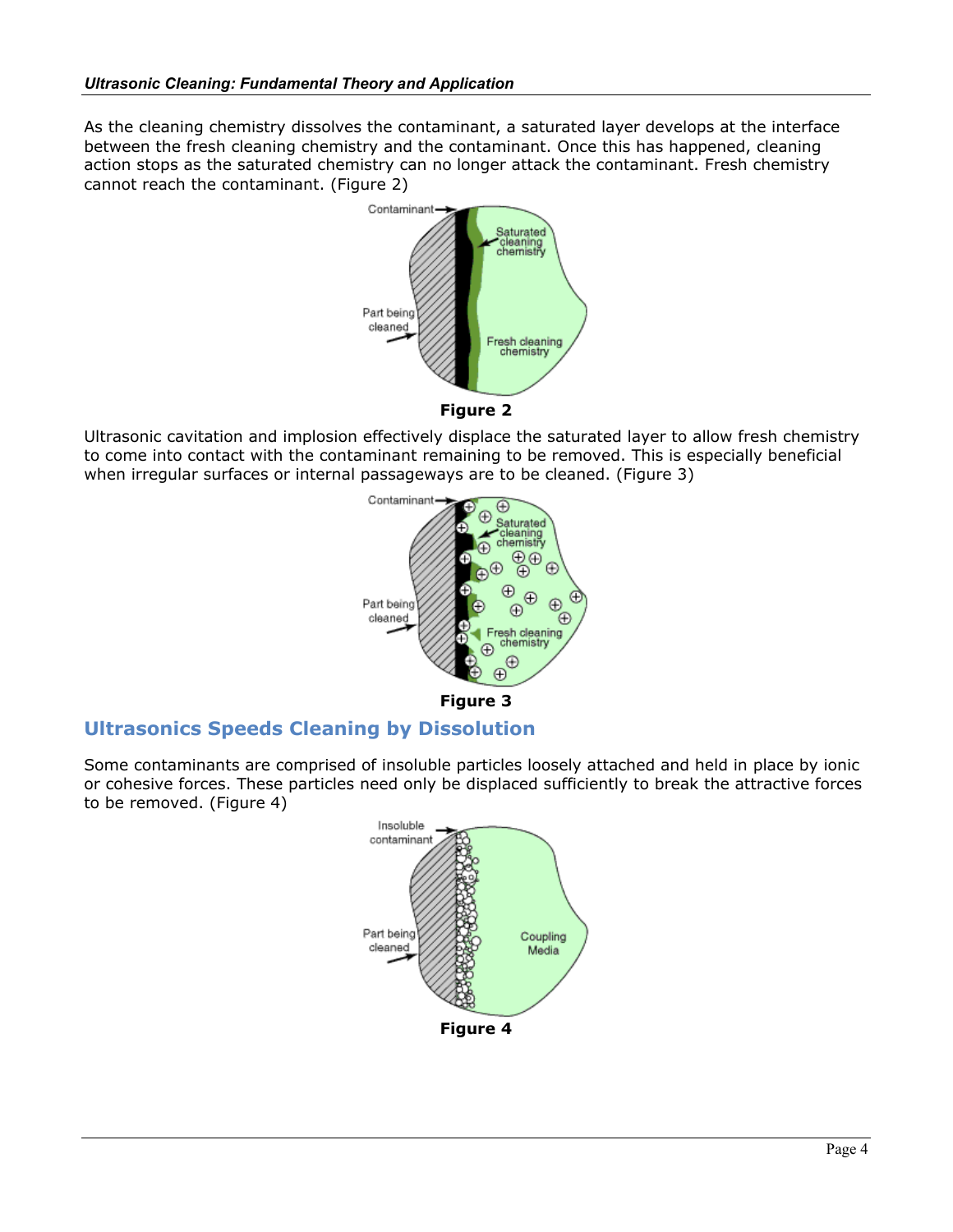Cavitation and implosion as a result of ultrasonic activity displace and remove loosely held contaminants such as dust from surfaces. For this to be effective, it is necessary that the coupling medium be capable of wetting the particles to be removed. (Figure 5)



# **Complex Contaminants**

Contaminations can also, of course, be more complex in nature, consisting of combination soils made up of both soluble and insoluble components. The effect of ultrasonics is substantially the same in these cases, as the mechanical micro-agitation helps speed both the dissolution of soluble contaminants and the displacement of insoluble particles. Ultrasonic activity has also been demonstrated to speed or enhance the effect of many chemical reactions. This is probably caused mostly by the high energy levels created as high pressures and temperatures are created at the implosion sites. It is likely that the superior results achieved in many ultrasonic cleaning operations may be at least partially attributed to the sonochemistry effect.

### **A Superior Process**

In the above illustrations, the surface of the part being cleaned has been represented as a flat. In reality, surfaces are seldom flat, instead being comprised of hills, valleys and convolutions of all description. Figure 6 shows why ultrasonic energy has been proven to be more effective at enhancing cleaning than other alternatives, including spray washing, brushing, turbulation, air agitation, and even electro-cleaning in many applications. The ability of ultrasonic activity to penetrate and assist the cleaning of interior surfaces of complex parts is also especially noteworthy.



# **Ultrasonic Equipment**

To introduce ultrasonic energy into a cleaning system requires an ultrasonic transducer and an ultrasonic power supply or "generator." The generator supplies electrical energy at the desired ultrasonic frequency. The ultrasonic transducer converts the electrical energy from the ultrasonic generator into mechanical vibrations.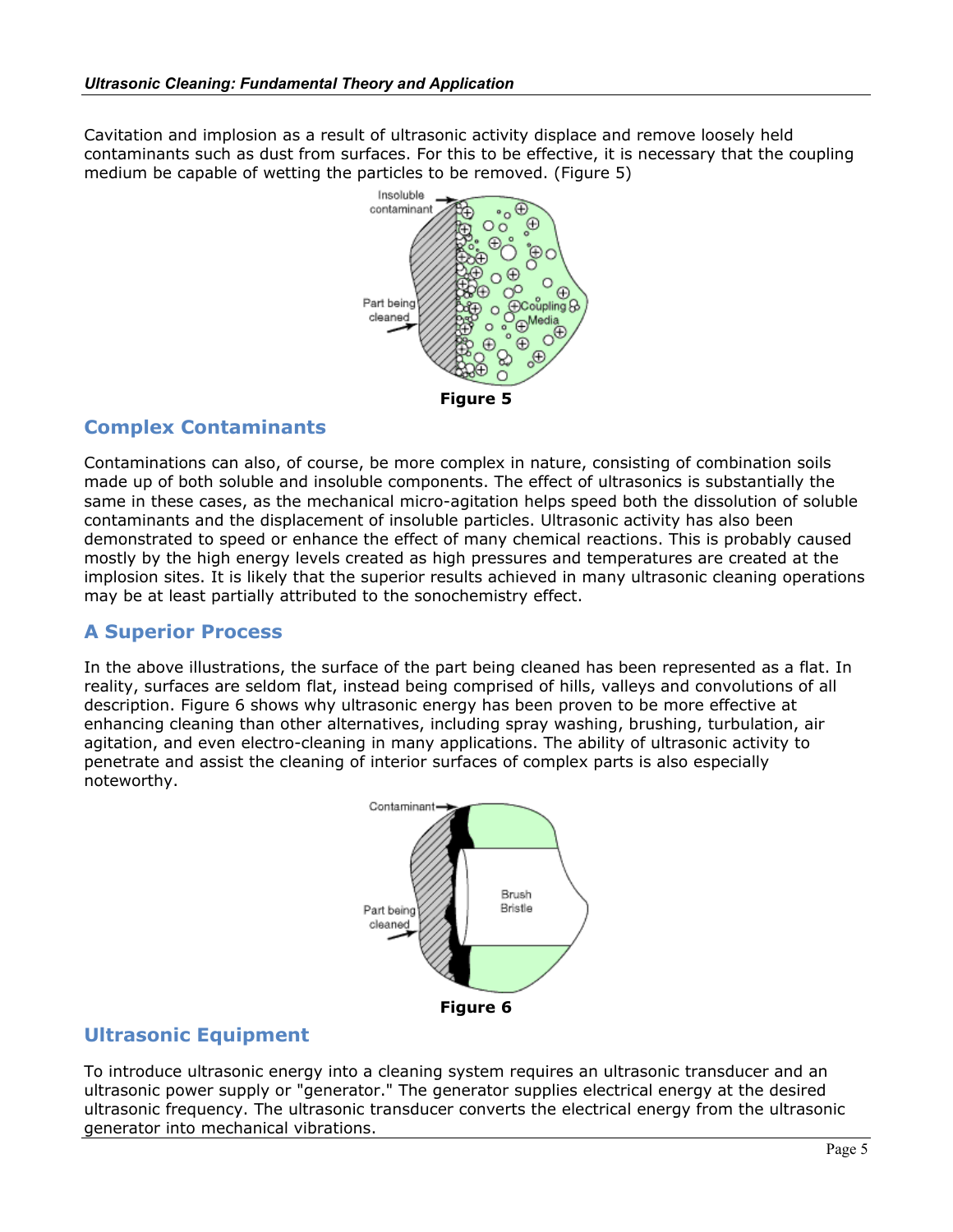#### **Ultrasonic Generator**

The ultrasonic generator converts electrical energy from the line which is typically alternating current at 50 or 60Hz to electrical energy at the ultrasonic frequency. This is accomplished in a number of ways by various equipment manufacturers. Current ultrasonic generators nearly all use solid state technology.



There have been several relatively recent innovations in ultrasonic generator technology which may enhance the effectiveness of ultrasonic cleaning equipment. These include square wave outputs, slowly or rapidly pulsing the ultrasonic energy on and off and modulating or "sweeping" the frequency of the generator output around the central operating frequency. The most advanced ultrasonic generators have provisions for adjusting a variety of output parameters to customize the ultrasonic energy output for the task.

#### **Square Wave Output**

Applying a square wave signal to an ultrasonic transducer results in an acoustic output rich in harmonics. The result is a multi-frequency cleaning system which vibrates simultaneously at several frequencies which are harmonics of the fundamental frequency. Multi-frequency operation offers the benefits of all frequencies combined in a single ultrasonic cleaning tank.

#### **Pulse**

In pulse operation, the ultrasonic energy is turned on and off at a rate which may vary from once every several seconds to several hundred times per second.



The percentage of time that the ultrasonic energy is on may also be changed to produce varied results. At slower pulse rates, more rapid degassing of liquids occurs as coalescing bubbles of air are given an opportunity to rise to the surface of the liquid during the time the ultrasonic energy is off. At more rapid pulse rates the cleaning process may be enhanced as repeated high energy "bursts" of ultrasonic energy occur each time the energy source is turned on.

### **Frequency Sweep**

In sweep operation, the frequency of the output of the ultrasonic generator is modulated around a central frequency which may itself be adjustable.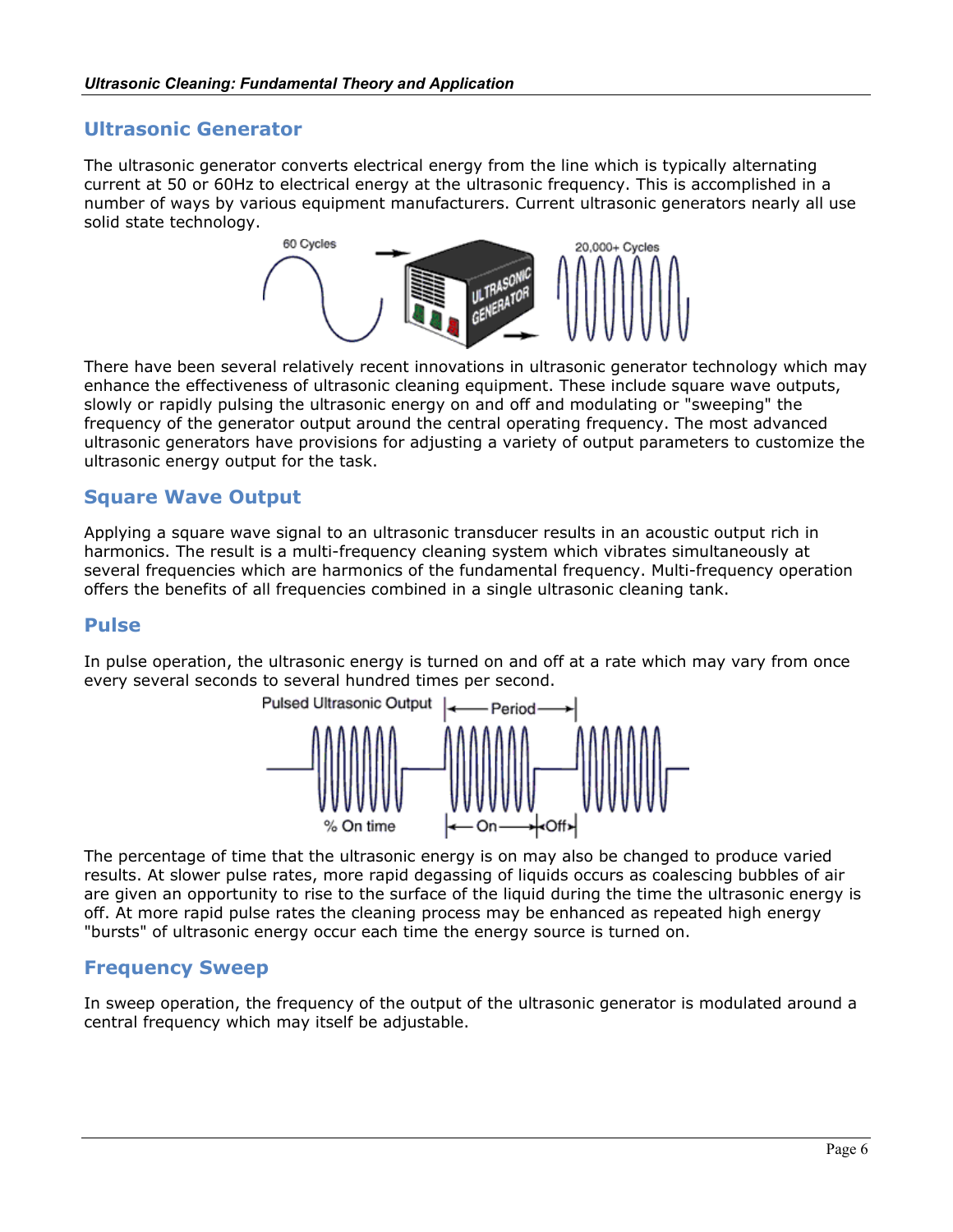

Various effects are produced by changing the speed and magnitude of the frequency modulation. The frequency may be modulated from once every several seconds to several hundred times per second with the magnitude of variation ranging from several hertz to several kilohertz. Sweep may be used to prevent damage to extremely delicate parts or to reduce the effects of standing waves in cleaning tanks. Sweep operation may also be found especially useful in facilitating the cavitation of terpenes and petroleum based chemistries. A combination of Pulse and sweep operation may provide even better results when the cavitation of terpenes and petroleum based chemistries is required.

# **Frequency and Amplitude**

Frequency and amplitude are properties of sound waves. The illustrations below demonstrate frequency and amplitude using the spring model introduced earlier. In the diagram, if  $A$  is the base sound wave, B with less displacement of the media (less intense compression and rarefaction) as the wave front passes, represents a sound wave of less amplitude or "loudness." C represents a sound wave of higher frequency indicated by more wave fronts passing a given point within a given period of time.

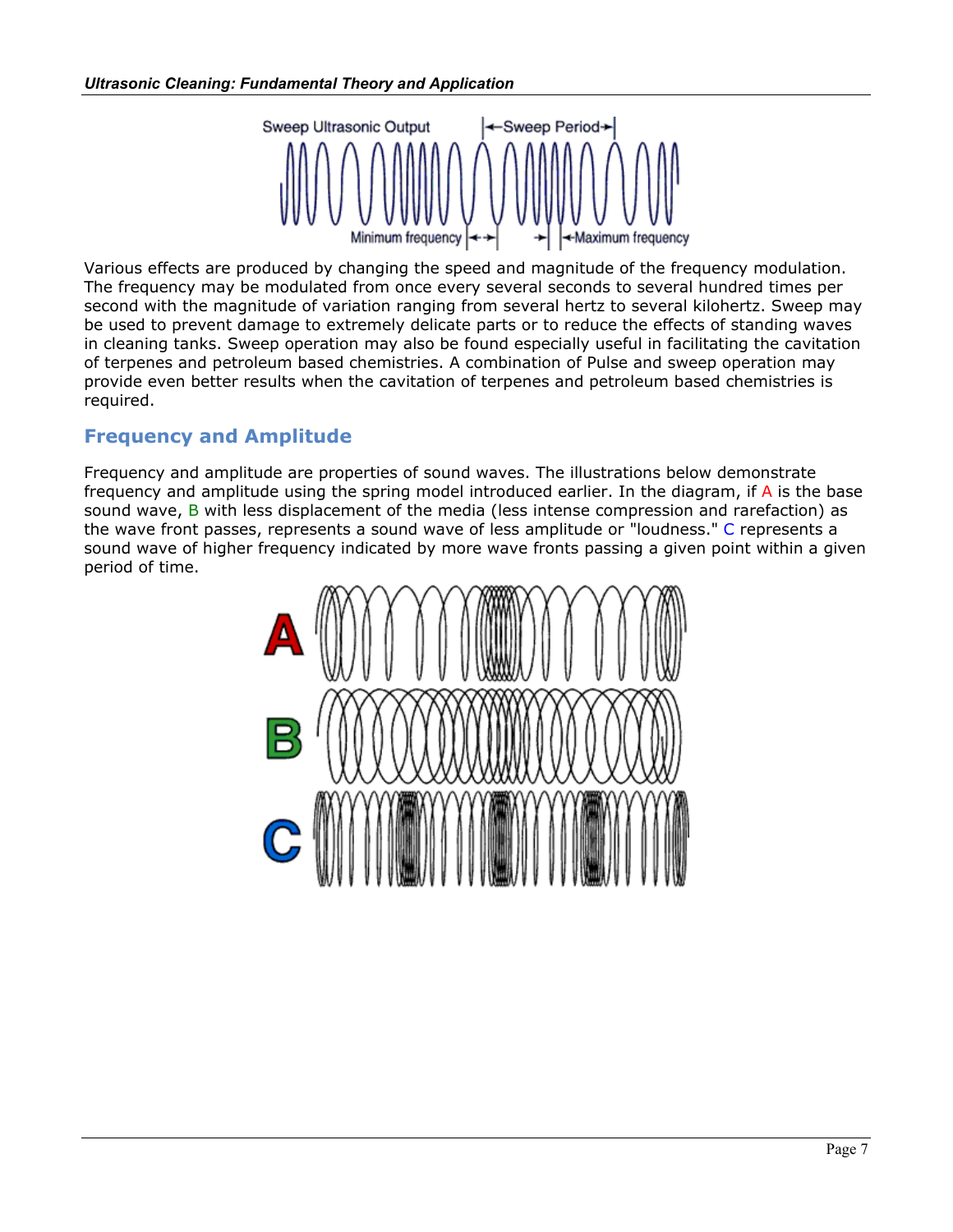#### **Ultrasonic Transducers**

There are two general types of ultrasonic transducers in use today: Magnetostrictive and piezoelectric. Both accomplish the same task of converting alternating electrical energy to vibratory mechanical energy but do it through the use of different means.

#### **Magnetostrictive**

Magnetostrictive transducers utilize the principle of magnetostriction in which certain materials expand and contract when placed in an alternating magnetic field.



Alternating electrical energy from the ultrasonic generator is first converted into an alternating magnetic field through the use of a coil of wire. The alternating magnetic field is then used to induce mechanical vibrations at the ultrasonic frequency in resonant strips of nickel or other magnetostrictive material which are attached to the surface to be vibrated. Because magnetostrictive materials behave identically to a magnetic field of either polarity, the frequency of the electrical energy applied to the transducer is 1/2 of the desired output frequency. Magnetostrictive transducers were first to supply a robust source of ultrasonic vibrations for high power applications such as ultrasonic cleaning.

Because of inherent mechanical constraints on the physical size of the hardware as well as electrical and magnetic complications, high power magnetostrictive transducers seldom operate at frequencies much above 20 kilohertz. Piezoelectric transducers, on the other hand, can easily operate well into the megahertz range.

Magnetostrictive transducers are generally less efficient than their piezoelectric counterparts. This is due primarily to the fact that the magnetostrictive transducer requires a dual energy conversion from electrical to magnetic and then from magnetic to mechanical. Some efficiency is lost in each conversion. Magnetic hysteresis effects also detract from the efficiency of the magnetostrictive transducer.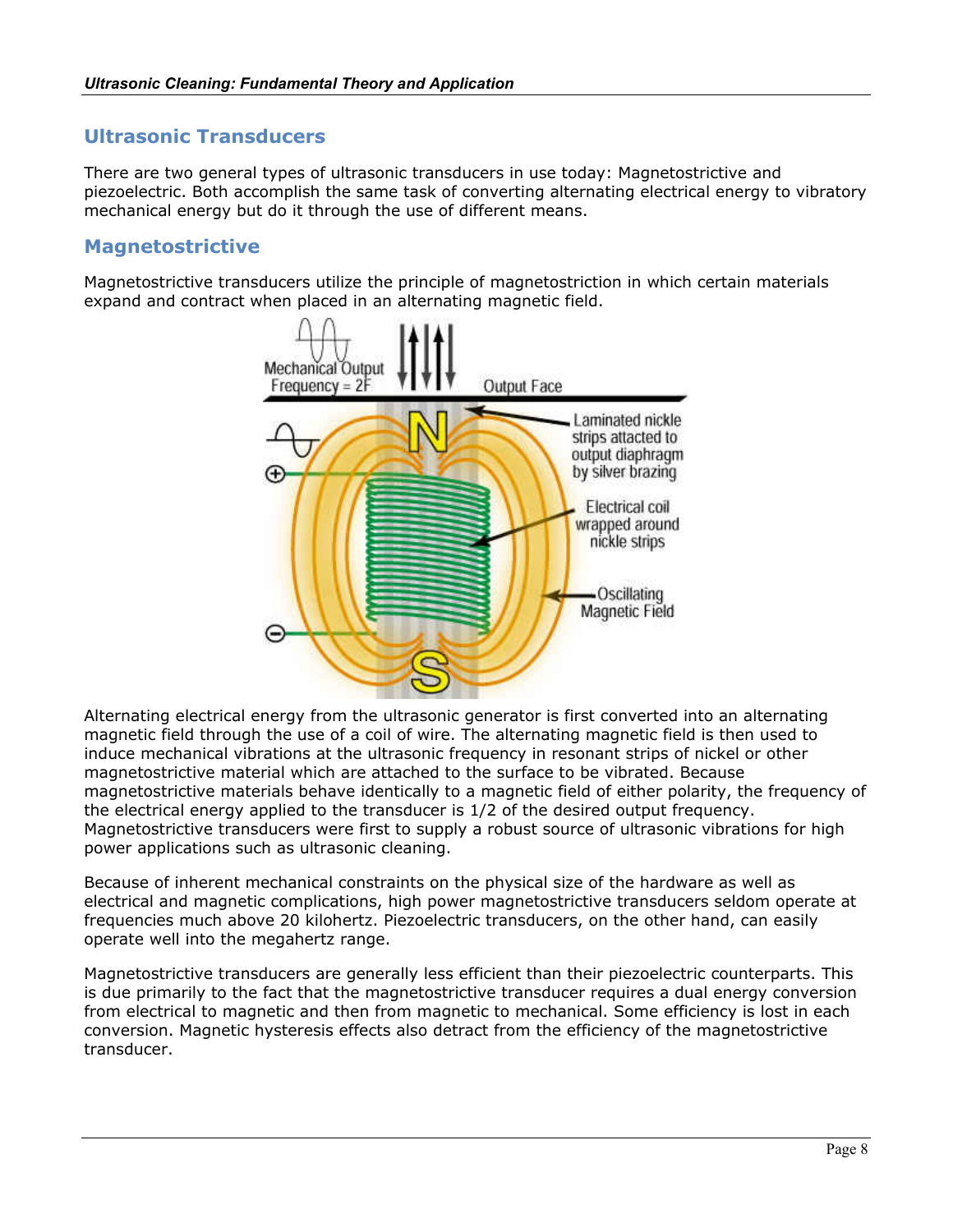## **Piezoelectric**

Piezoelectric transducers convert alternating electrical energy directly to mechanical energy through use of the piezoelectric effect in which certain materials change dimension when an electrical charge is applied to them.



Electrical energy at the ultrasonic frequency is supplied to the transducer by the ultrasonic generator. This electrical energy is applied to piezoelectric element(s) in the transducer which vibrate. These vibrations are amplified by the resonant masses of the transducer and directed into the liquid through the radiating plate. Early piezoelectric transducers utilized such piezoelectric materials as naturally occurring quartz crystals and barium titanate which were fragile and unstable. Early piezoelectric transducers were, therefore, unreliable. Today's transducers incorporate stronger, more efficient and highly stable ceramic piezoelectric materials which were develops as a result of the efforts of the US Navy and its research to develop advanced sonar transponders in the 1940's. The vast majority of transducers used today for ultrasonic cleaning utilize the piezoelectric effect.

# **Ultrasonic Cleaning Equipment**

Ultrasonic cleaning equipment ranges from the small tabletop units often found in dental offices or jewelry stores to huge systems with capacities of several thousand gallons used in a variety of industrial applications. Selection or design of the proper equipment is paramount in the success of any ultrasonic cleaning application.

The simplest application may require only a simple heated tank cleaner with rinsing to be done in a sink or in a separate container. More sophisticated cleaning systems include one or more rinses, added process tanks and hot air dryers. Automation is often added to reduce labor and guarantee process consistency.

The largest installations utilize immersible ultrasonic transducers which can be mounted on the sides or bottom of cleaning tanks of nearly any size. Immersible ultrasonic transducers offer maximum flexibility and ease of installation and service.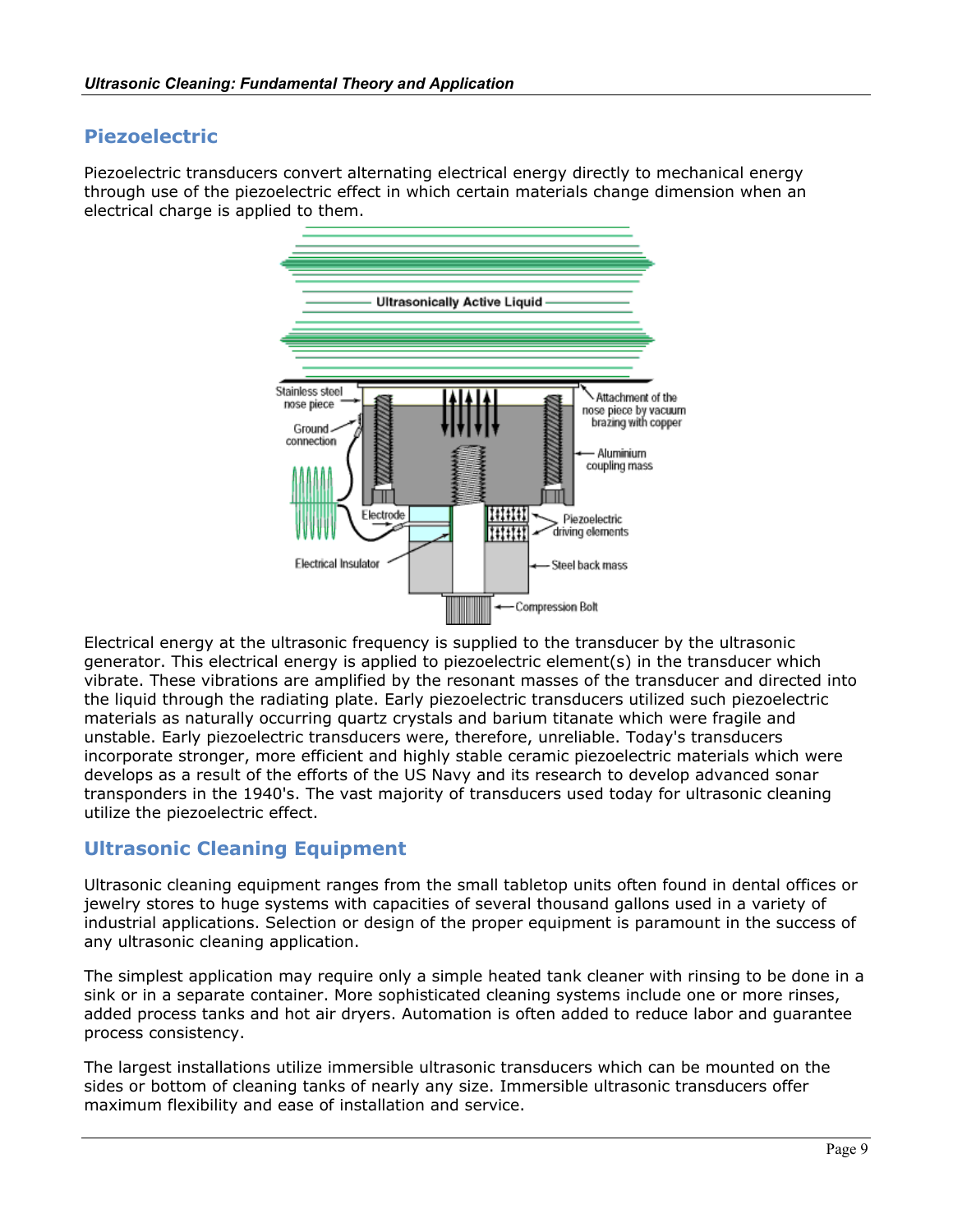Heated tank cleaning systems (figure 7) are used in laboratories and for small batch cleaning needs.





Small, self-contained cleaners (figure 8) are used in doctors' offices and jewelry stores.





Console cleaning systems (figure 9) integrate ultrasonic cleaning tank(s), rinse tank(s) and a dryer for batch cleaning. Systems can be automated through the use of a PLC controlled material handling system.



**Figure 9** 

A wide range of options may be offered in custom designed systems, as pictured in figure 10. Large scale installations or retrofitting of existing tanks in plating lines, etc., can be achieved through the use of modular immersible ultrasonic transducers. Ultrasonic generators are often housed in climate-controlled enclosures.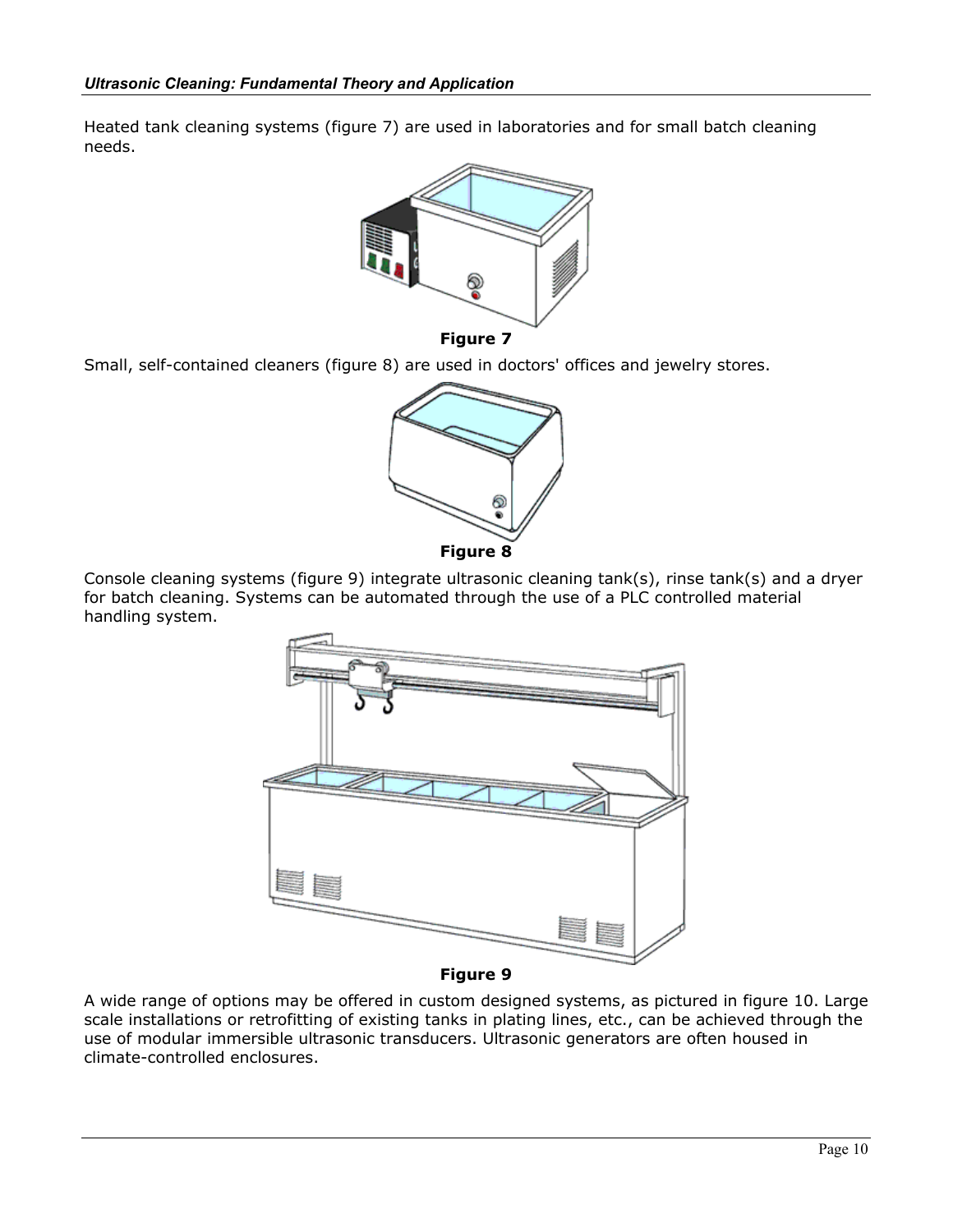

#### **Figure 10**

#### **Maximizing the Ultrasonic Cleaning Process**

#### *Process Parameters*

Effective application of the ultrasonic cleaning process requires consideration of a number of parameters. While time, temperature and chemical remain important in ultrasonic cleaning as they are in other cleaning technologies, there are other factors which must be considered to maximize the effectiveness of the process. Especially important are those variables which affect the intensity of ultrasonic cavitation in the liquid.

### *Maximizing Cavitation*

Maximizing cavitation of the cleaning liquid is obviously very important to the success of the ultrasonic cleaning process. Several variables affect cavitation intensity.

Temperature is the most important single parameter to be considered in maximizing cavitation intensity. This is because so many liquid properties affecting cavitation intensity are related to temperature. Changes in temperature result in changes in viscosity, the solubility of gas in the liquid, the diffusion rate of dissolved gasses in the liquid, and vapor pressure, all of which affect cavitation intensity. In pure water, the cavitation effect is maximized at approximately 160°F.

The viscosity of a liquid must be minimized for maximum cavitation effect. Viscous liquids are sluggish and cannot respond quickly enough to form cavitation bubbles and violent implosion. The viscosity of most liquids is reduced as temperature is increased.

For most effective cavitation, the cleaning liquid must contain as little dissolved gas as possible. Gas dissolved in the liquid is released during the bubble growth phase of cavitation and prevents its violent implosion which is required for the desired ultrasonic effect. The amount of dissolved gas in a liquid is reduced as the liquid temperature is increased.

The diffusion rate of dissolved gasses in a liquid is increased at higher temperatures. This means that liquids at higher temperatures give up dissolved gasses more readily than those at lower temperatures, which aids in minimizing the amount of dissolved gas in the liquid.

A moderate increase in the temperature of a liquid brings it closer to its vapor pressure, meaning that vaporous cavitation is more easily achieved. Vaporous cavitation, in which the cavitation bubbles are filled with the vapor of the cavitating liquid, is the most effective form of cavitation. As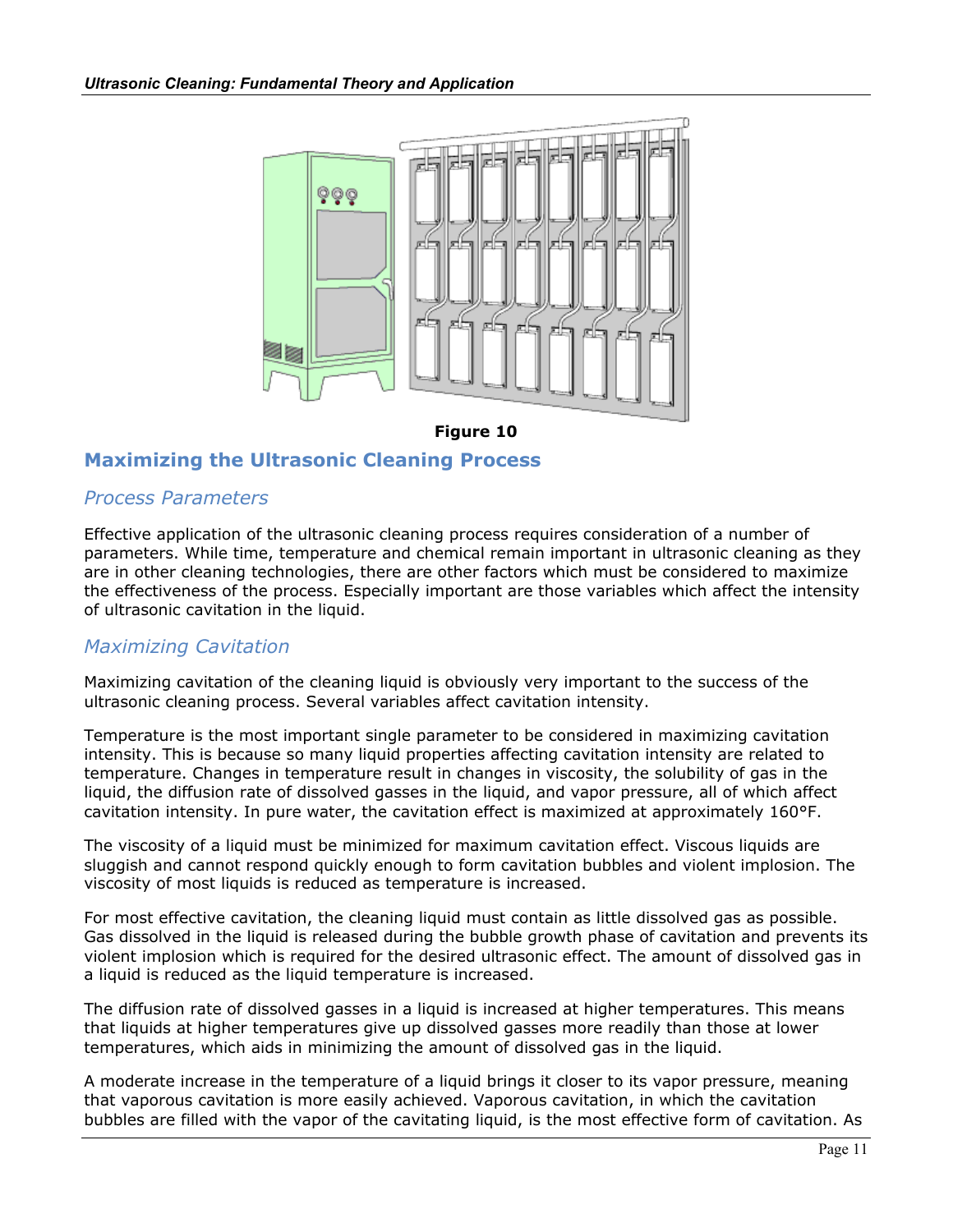the boiling temperature is approached, however, the cavitation intensity is reduced as the liquid starts to boil at the cavitation sites.

Cavitation intensity is directly related to Ultrasonic Power at the power levels generally used in ultrasonic cleaning systems. As power is increased substantially above the cavitation threshold, cavitation intensity levels off and can only be further increased through the use of focusing techniques.

Cavitation intensity is inversely related to Ultrasonic Frequency. As the ultrasonic frequency is increased, cavitation intensity is reduced because of the smaller size of the cavitation bubbles and their resultant less violent implosion. The reduction in cavitation effect at higher frequencies may be overcome by increasing the ultrasonic power.



#### *Importance of Minimizing Dissolved Gas*

During the negative pressure portion of the sound wave, the liquid is torn apart and cavitation bubbles start to form. As a negative pressure develops within the bubble, gasses dissolved in the cavitating liquid start to diffuse across the boundary into the bubble. As negative pressure is reduced due to the passing of the rarefaction portion of the sound wave and atmospheric pressure is reached, the cavitation bubble starts to collapse due to its own surface tension. During the compression portion of the sound wave, any gas which diffused into the bubble is compressed and finally starts to diffuse across the boundary again to re-enter the liquid. This process, however, is never complete as long as the bubble contains gas since the diffusion out of the bubble does not start until the bubble is compressed. And once the bubble is compressed, the boundary surface available for diffusion is reduced. As a result, cavitation bubbles formed in liquids containing gas do not collapse all the way to implosion but rather result in a small pocket of compressed gas in the liquid. This phenomenon can be useful in degassing liquids. The small gas bubbles group together until they finally become sufficiently buoyant to come to the surface of the liquid.

### **Maximizing Overall Cleaning Effect**

Cleaning Chemical selection is extremely important to the overall success of the ultrasonic cleaning process. The selected chemical must be compatible with the base metal being cleaned and have the capability to remove the soils which are present. It must also cavitate well. Most cleaning chemicals can be used satisfactorily with ultrasonics. Some are formulated especially for use with ultrasonics. However, avoid the non-foaming formulations normally used in spray washing applications. Highly wetted formulations are preferred. Many of the new petroleum cleaners, as well as petroleum and terpene based semi-aqueous cleaners, are compatible with ultrasonics. Use of these formulations may require some special equipment considerations, including increased ultrasonic power, to be effective.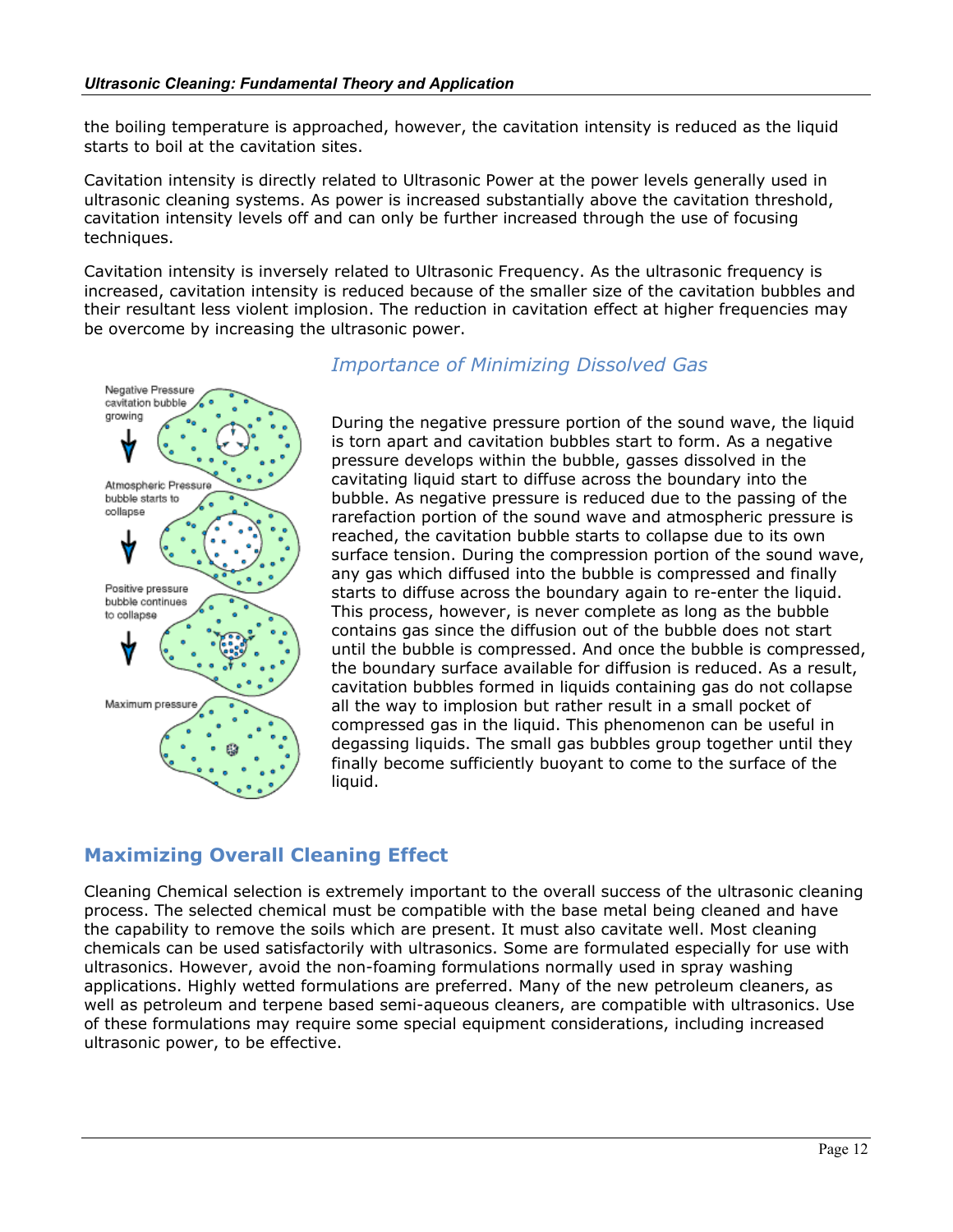

Temperature was mentioned earlier as being important to achieving maximum cavitation. The effectiveness of the cleaning chemical is also related to temperature. Although the cavitation effect is maximized in pure water at a temperature of approximately 160°F, optimum cleaning is often seen at higher or lower temperatures because of the effect that temperature has on the cleaning chemical. As a general rule, each chemical will perform best at its recommended process temperature regardless of the temperature effect on the ultrasonics. For example, although the maximum ultrasonic effect is achieved at 160°F, most highly caustic cleaners are used at a temperatures of 180°F to 190°F because the chemical effect is greatly enhanced by the added temperature. Other cleaners may be found to break down and lose their effectiveness if used at temperatures in excess of as low as 140°F. The best practice is to use a chemical at its maximum recommended temperature not exceeding 190°F

Degassing of cleaning solutions is extremely important in achieving satisfactory cleaning results. Fresh solutions or solutions which have cooled must be degassed before proceeding with cleaning. Degassing is done after the chemical is added and is accomplished by operating the ultrasonic energy and raising the solution temperature. The time required for degassing varies considerably, based on tank capacity and solution temperature, and may range from several minutes for a small tank to an hour or more for a large tank. An unheated tank may require several hours to degas. Degassing is complete when small bubbles of gas cannot be seen rising to the surface of the liquid and a pattern of ripples can be seen.



The Ultrasonic Power delivered to the cleaning tank must be adequate to cavitate the entire volume of liquid with the workload in place. Watts per gallon is a unit of measure often used to measure the level of ultrasonic power in a cleaning tank. As tank volume is increased, the number of watts